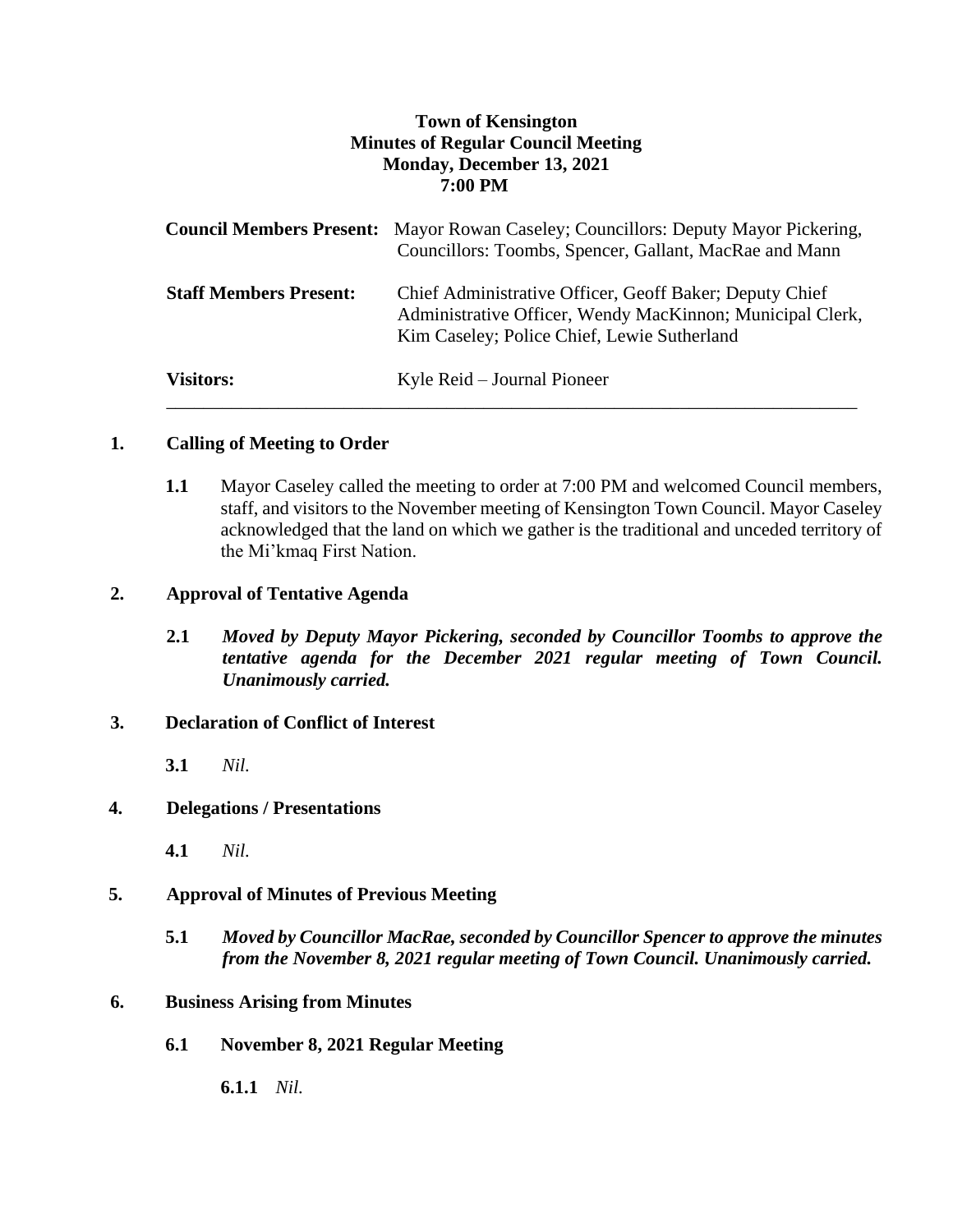### **7. Reports**

## **7.1 Chief Administrative Officer Report**

**7.1.1** *Moved by Councillor Spencer, seconded by Councillor Gallant to adopt the November 2021 CAO Report as prepared by CAO, Geoff Baker. Unanimously carried.*

## **7.2 Fire Department Statistical Report**

**7.2.1** *Moved by Deputy Mayor Pickering, seconded by Councillor Toombs to approve the October 2021 Fire Statistical report as prepared by Fire Chief, Rodney Hickey. Unanimously carried.*

## **7.3 Police Department Statistical Report**

- **7.3.1** *Moved by Councillor MacRae, seconded by Councillor Spencer to approve the October 2021 Police Statistical Report as prepared by Chief Sutherland. Unanimously carried.*
- **7.3.2** Chief Sutherland offered to make a presentation to Town Council on the new E-Watch camera system that was recently implemented within the Town. Council noted they would welcome the opportunity to meet the new police officers during the presentation. Staff will plan a presentation and introductions at the January Committee of Council meeting.

*Chief Sutherland excused himself from the Council Chamber at 7:10 pm.*

# **7.4 Development Permit Summary Report**

- **7.4.1** *Moved by Councillor Toombs, seconded by Councillor Spencer to approve the December 2021 Development Permit Summary Report. Unanimously carried.*
- **7.5 Bills List** 
	- **7.5.1** *Moved by Councillor Mann, seconded by Councillor MacRae to approve the October 2021 Bills in the amount of \$224,003.07. Unanimously carried.*
	- **7.5.2** *Moved by Councillor Mann, seconded by Councillor Toombs to approve the October 2021 Water & Sewer Utility Bills in the amount of \$12,833.76. Unanimously carried.*

### **7.6 Summary Income Statement**

**7.6.1** *Moved by Councillor Spencer, seconded by Councillor Mann to approve the Summary Income Statement for the month of October 2021. Unanimously carried.*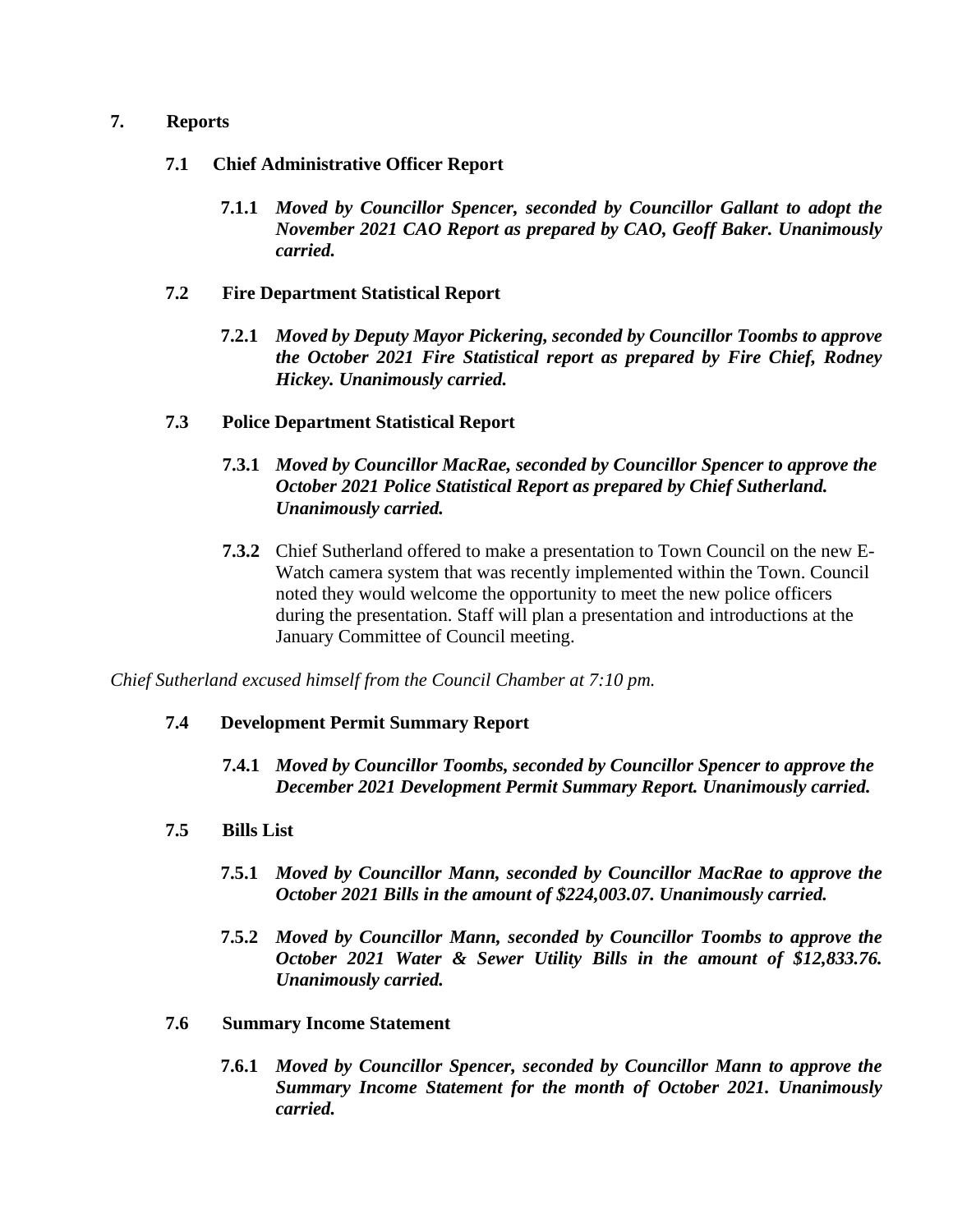## **7.7 Credit Union Centre Report**

- **7.7.1** *Moved by Councillor Toombs, seconded by Councillor Spencer to approve the Credit Union Centre report for the month of October 2021. Unanimously carried.*
- **7.7.2** Councillor Gallant expressed concern that the new COVID sign in sheet at the FitPlex does not require a phone number. Mr. Baker will confirm with Mr. Wood that tracking is being completed in their electronic system.

## **7.8 Mayor's Report**

# **7.8.1** *Moved by Councillor Spencer, seconded by Councillor MacRae to approve the Mayor's report for the month of December 2021 as presented by Mayor Caseley. Unanimously carried.*

- **7.8.2** Mayor Caseley announced that due to COVID restrictions the Annual Mayor's New Years Day Levee will be cancelled.
- **7.8.3** Mayor Caseley and Council discussed, and consensus was given for staff to investigate & recommend options for additional EV-charging stations within the Town. Staff will bring information forward to January's Committee of Council meeting.

### **7.9 Federation of PEI Municipalities (FPEIM) Report**

- **7.9.1** FPEIM recently approved two Youth on Board students to participate in their meetings.
- **7.9.2** The Federation recently approved a contract with Canoe Procurement to provide Municipalities with Group Benefits.
- **7.9.3** The Province recently appointed Sandy Hermiston, as P.E.I.'s first-ever ombudsperson following the passing of the Ombudsperson Act.
- **7.9.4** Councillor Mann noted that the FPEIM Semi-Annual meeting may be postponed due to the November 2022 Municipal Elections.

### **7.10 Heart of the Island Initiative Report**

**7.10.1** The Heart of PEI will be launching their website shortly.

### **7.11 Kensington Area Chamber of Commerce (KACC) Report**

- **7.11.1** The Annual Awards Gala went very well with a sold-out attendance.
- **7.11.2** The Chamber has been working on reaching out to potential new members.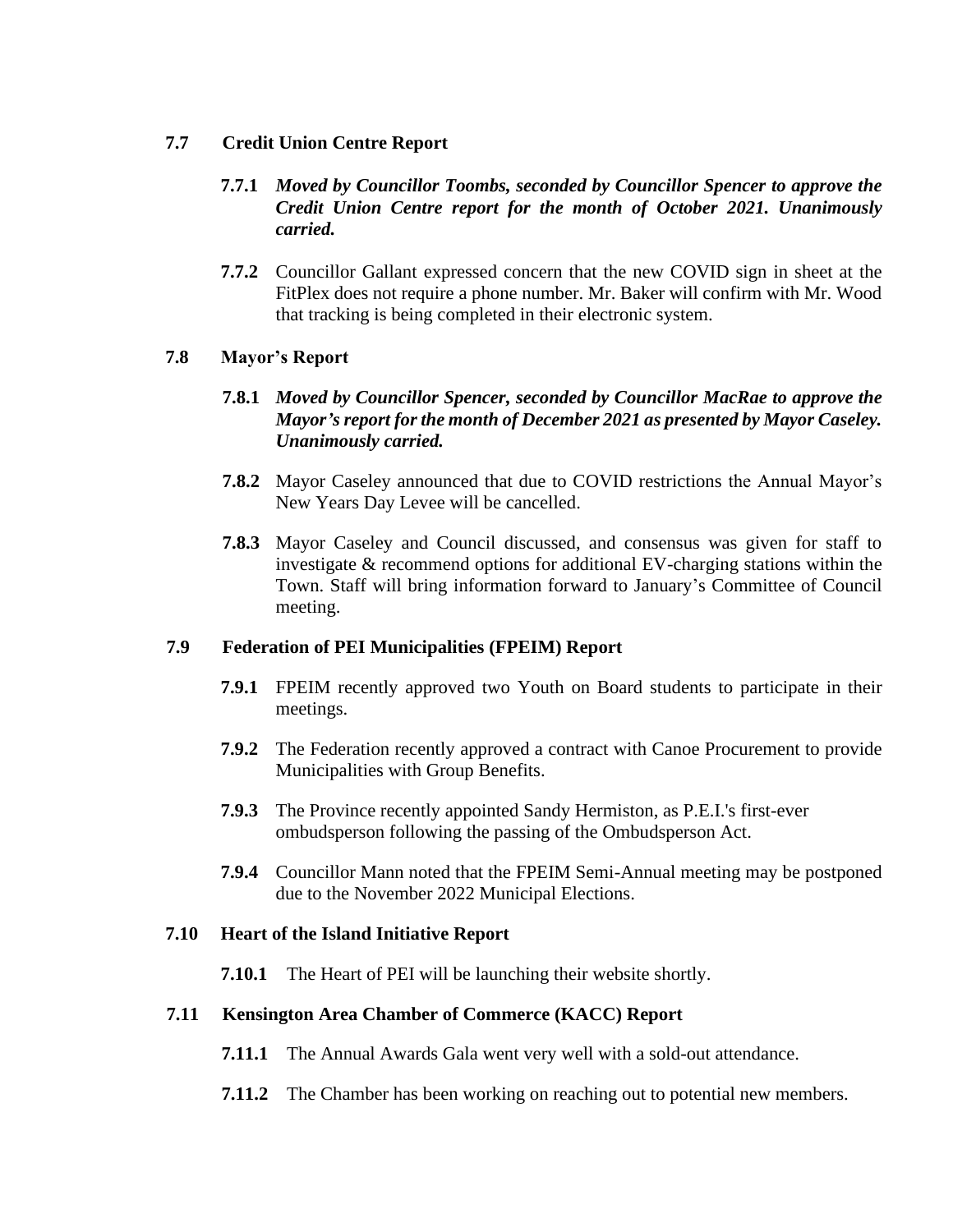## **7.12 PEI 55 Plus Games**

**7.12.1** Councillor Gallant discussed the 2022 the 55+ Games with Kim Picketts and requested that planning start in the next few months. Ms. Picketts indicated she will discuss with the 55+ Games board and report back to Councillor Gallant.

### **8. New Business**

#### **8.1 Request for Decisions**

- **8.1.1 Kensington Fire Department – Water Tanker Vehicle Purchase & Borrowing Resolution**
	- **8.1.1.1** *Moved by Councillor Spencer, seconded by Councillor Toombs*

*BE IT RESOLVED THAT Kensington Town Council award a contract to Helie Fire Trucks for the provision on one (1) Tanker Fire Vehicle as per their proposal dated November 16, 2021 in the amount of \$286,000 plus HST.*

*Unanimously carried.* 

**8.1.1.2** *Moved by Deputy Mayor Pickering, seconded by Councillor Spencer*

*WHEREAS Section 164 of the Municipal Government Act R.S.P.E.I. 1988, Cap. M-12.1. authorizes a Town Council to borrow money for the completion of a capital project;*

*AND WHEREAS Town Council has authorized the purchase of a new Tanker Vehicle for the Kensington Fire Department;*

*AND WHEREAS the amount to be borrowed will not cause the Town to exceed its legislated debt capacity;*

*BE IT RESOLVED that the Town of Kensington be empowered to borrow \$286,000 from the Scotiabank, under the following terms:*

*i. repayable in full by Town Council over an amortization period not to exceed 20 years.*

*ii. at an interest rate of Prime, less 0.3% per annum with interest payable monthly.*

*iii. Advances repayable on demand.*

**8.1.2 Subdivision/Consolidation and Disposal of Lands of the Town of Kensington – Achieve Marketing Inc.**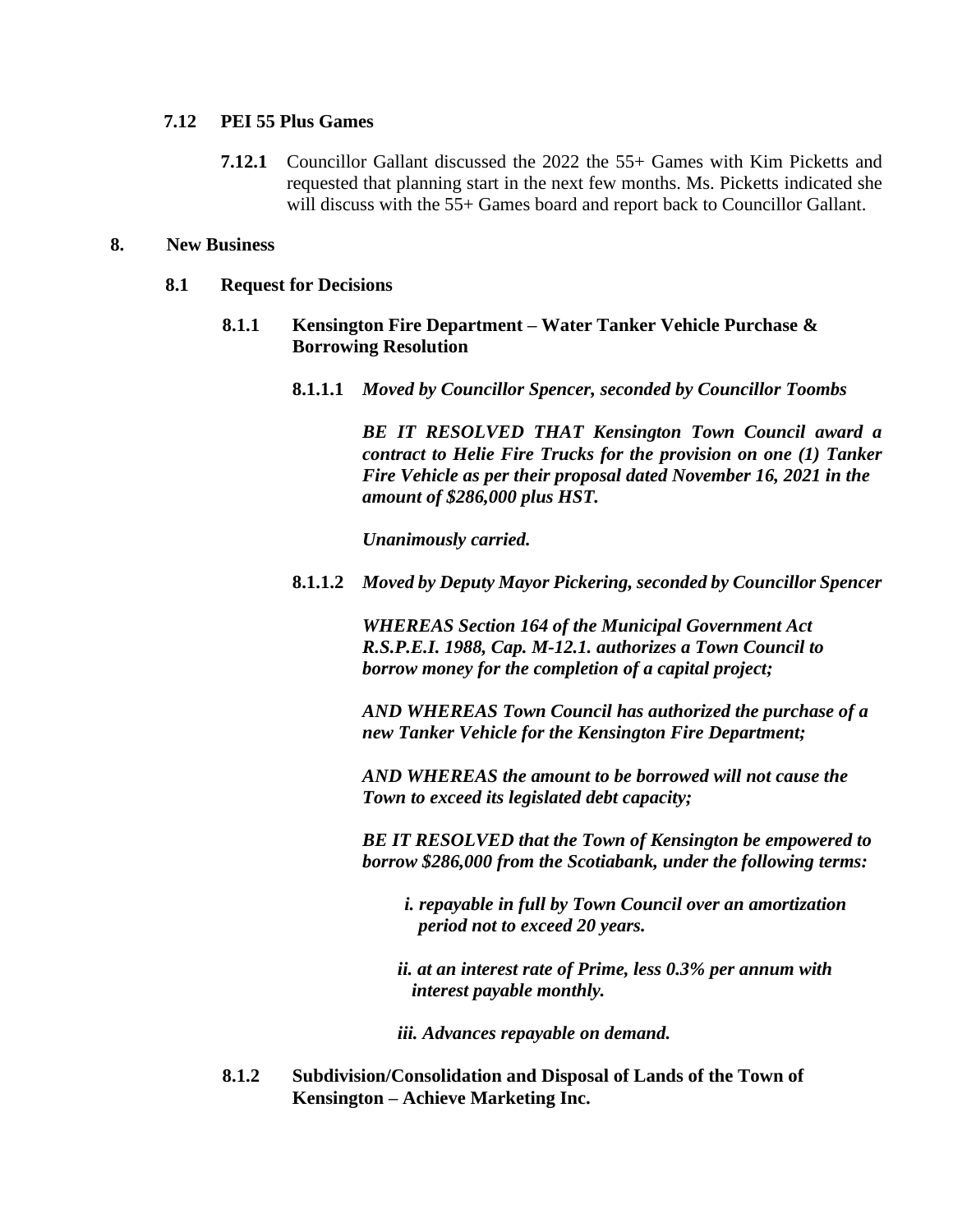#### **8.1.2.1** *Moved by Councillor Mann, seconded by Councillor Gallant*

*WHEREAS a request has been received from Kevin Waugh, Owner of Achieve Marketing Inc., for the purchase of a 228 square meter portion of Lot 21-26 (Portion of PID No. 76406) within the Town of Kensington Business Park;*

*AND WHEREAS Town Council will first have to approve a subdivision of the property from Lot 21-26 (Portion of PID No. 76406) and a consolidation to the lands of Achieve Marketing Inc. (PID No. 1022078), to facilitate the sale of the property;*

*AND WHEREAS the subdivision/consolidation has been reviewed against the Town of Kensington Development Control Bylaw and is found to be in general compliance therewith;*

*BE IT RESOLVED THAT approval be granted to subdivide Parcel B from Lot 21-26 (Portion of PID No. 76406), being lands of the Town of Kensington, as per Survey Plan No. 19257-S03, dated December 7, 2021, as drawn by Locus Surveys Ltd;*

*BE IT FURTHER RESOLVED THAT approval be granted to consolidate Parcel B to PID No. 1022078, being lands of Achieve Marketing Inc., as per Survey Plan No. 19257-S03, dated December 7, 2021, as drawn by Locus Surveys Ltd.*

*Unanimously carried.*

**8.1.2.2** *Moved by Councillor Mann, seconded by Deputy Mayor Pickering*

*WHEREAS a request has been received from Kevin Waugh, Owner of Achieve Marketing Inc., for the purchase of a 228 square meter portion of Lot 21-26 (Portion of PID No. 76406) within the Town of Kensington Business Park;*

*AND WHEREAS the 228 square meter portion (Parcel B – Plan No. 19257-S03) was subdivided from the Town's property (Portion of PID No. 76406) and consolidated to Achieve Marketing Inc.'s property (PID No. 1022078) at a regular meeting of Town Council held on December 13, 2021;*

*BE IT RESOLVED THAT Town Council authorize the sale of a 228 square meter portion of lot 21-26 (portion of PID No. 76406), within the Kensington Business Park to Achieve Marketing Inc. at a price of \$8,500.00 plus HST.*

*Unanimously carried.*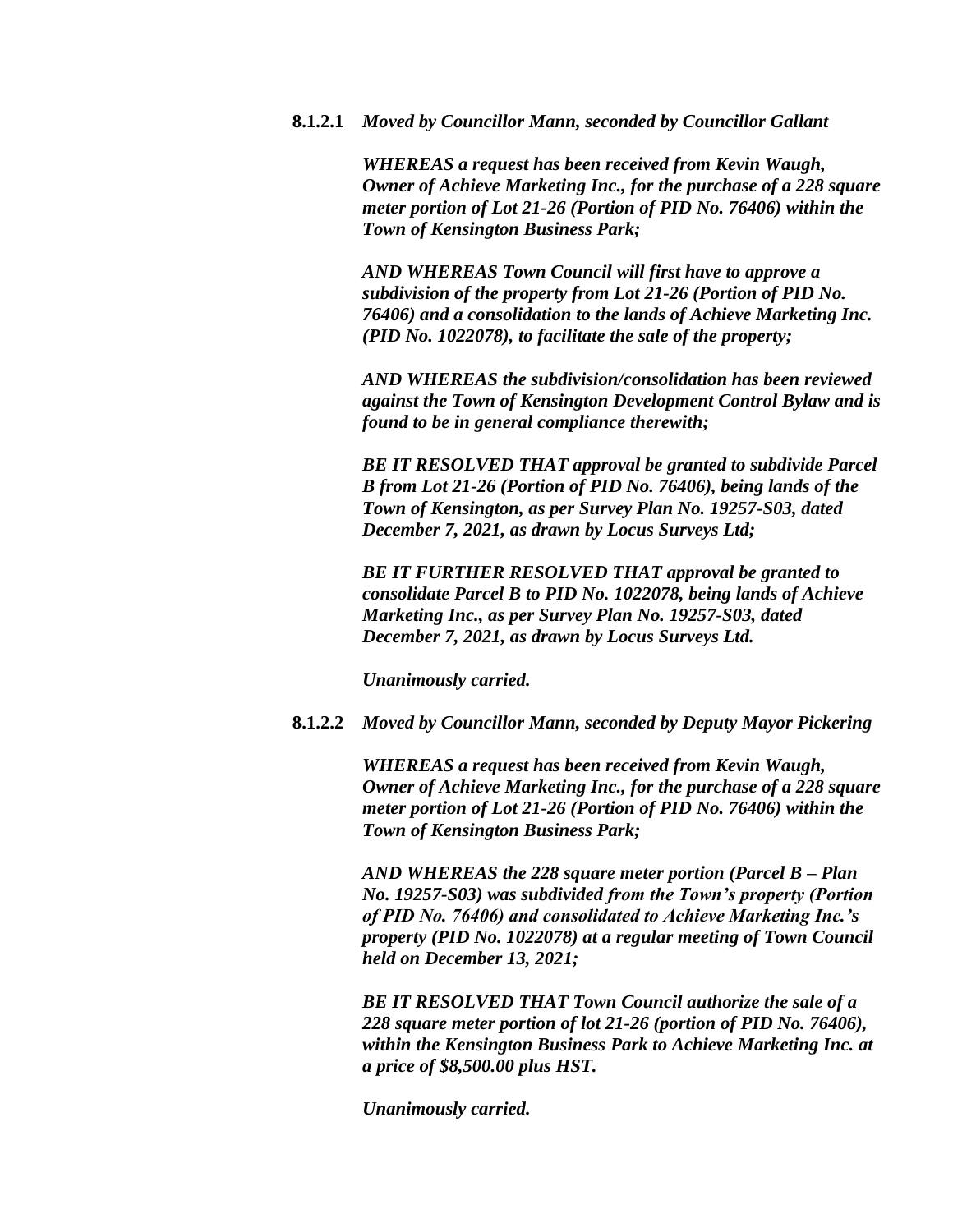- **8.1.3 Kensington Lagoon Mechanical Building Upgrades Project – Tender Award**
	- **8.1.3.1** *Moved by Councillor Toombs, seconded by Councillor MacRae*

*BE IT RESOLVED THAT Kensington Town Council award the contract for the Kensington Lagoon Mechanical Building Upgrades Project to Hansen Electric Ltd. as per their tender submission in the amount of \$123,450.00 plus HST.*

#### *Unanimously carried.*

#### **8.2 Other Matters**

- **8.2.1** Councillor Gallant spoke on a recent incident that occurred at an Island Hockey Tournament in Charlottetown where Mark Connors, a player on the U18 Halifax Hawks team was called racial slurs. Councillors publicly acknowledged their disappointment in how he was treated and agreed that a support letter be drafted and sent to Mr. Connors.
- **8.2.2** Councillor Spencer noted that the snow clearing on Pleasant Street (between Broadway Street and Linwood Drive) has not been pushed back to the edge of the pavement, resulting in the narrowing of the street. Mr. Baker will follow up with the Department of Transportation regarding this concern.

#### **9. Correspondence**

- **9.1** A Thank You Card from the KARSI Steering Committee for the Town's recent donation.
- **9.2** A donation request from the IWK Foundation for the purchase of three new specialized Babylog ventilators for the NICU.

*Moved by Councillor Gallant, seconded by Councillor Spencer to approve a \$100 financial donation to the IWK Foundation in support of the purchase of three new specialized Babylog ventilators for the NICU. Unanimously carried.*

*Kyle Reid excused himself from the Council Chamber at 7:44 pm.*

#### **10. In-Camera (Closed session)**

- **10.1 Committee of the Whole (In-Camera) – One matter under Section 119(e) of the Municipal Government Act**
	- **10.1.1** *Moved by Councillor Toombs, seconded by Councillor MacRae to enter into an In-Camera session at 7:45 pm. Unanimously carried.*